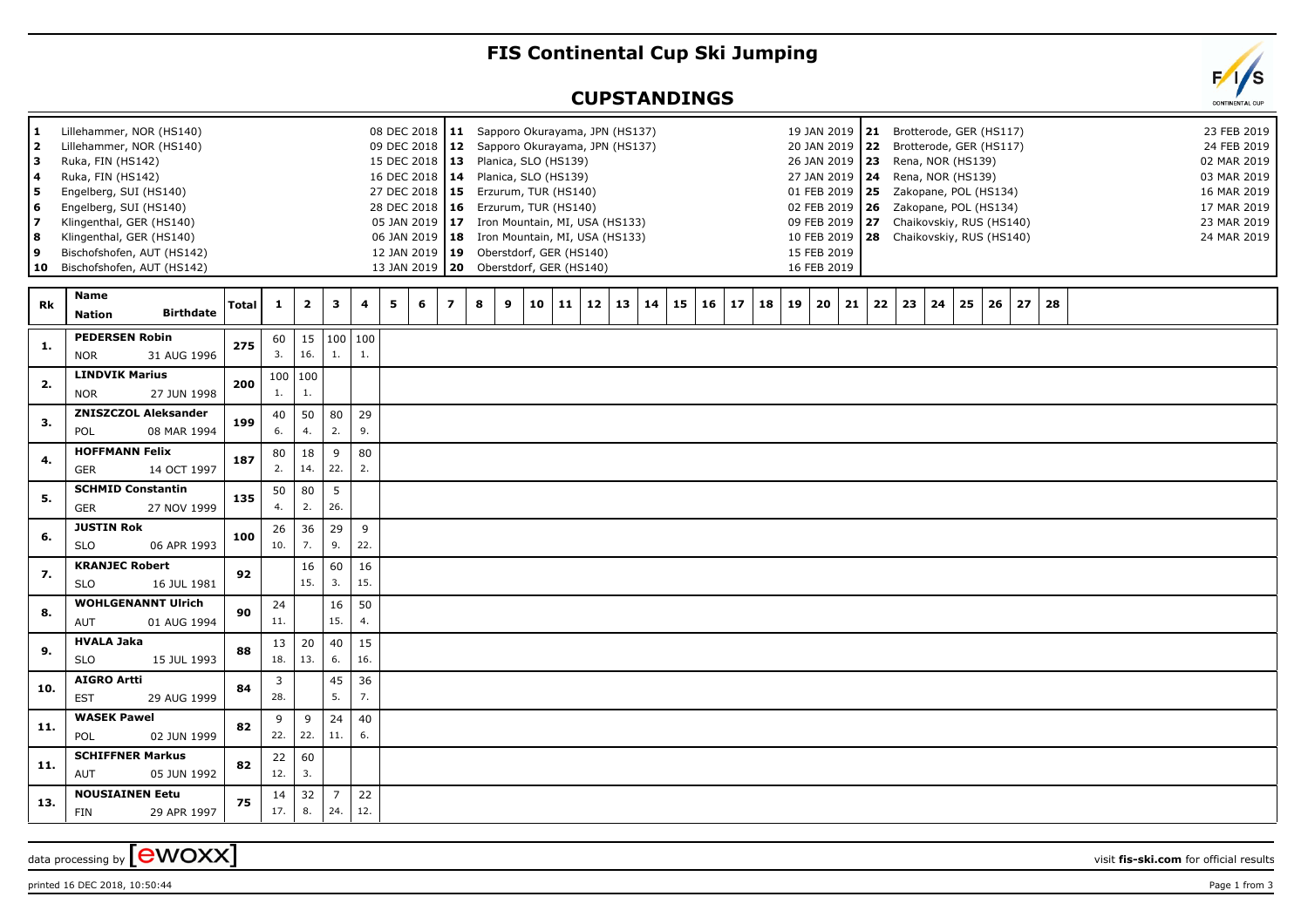| Rk  | Name<br><b>Birthdate</b><br>Nation                       | Total | $\mathbf{1}$              | $\overline{\mathbf{2}}$     | 3                              | 4                     | 5 | 6 | $\overline{z}$ | 8 | 9 | 10 | 11 | $12 \mid 13$ | 14 | 15 | $16 \mid 17$ | 18 | 19 | 20 | 21 | 22 | 23 | 24 | 25 | 26 | 27 | 28 |  |  |  |
|-----|----------------------------------------------------------|-------|---------------------------|-----------------------------|--------------------------------|-----------------------|---|---|----------------|---|---|----|----|--------------|----|----|--------------|----|----|----|----|----|----|----|----|----|----|----|--|--|--|
| 14. | <b>HOFER Thomas</b><br>28 JAN 1996<br>AUT                | 74    | $45 \mid 29$<br>5.        | 9.                          |                                |                       |   |   |                |   |   |    |    |              |    |    |              |    |    |    |    |    |    |    |    |    |    |    |  |  |  |
| 15. | <b>HAMANN Martin</b><br><b>GER</b><br>10 APR 1997        | 73    |                           |                             | 13<br>18.                      | 60<br>3.              |   |   |                |   |   |    |    |              |    |    |              |    |    |    |    |    |    |    |    |    |    |    |  |  |  |
| 16. | <b>LISSO Justin</b><br>GER<br>12 DEC 1999                | 68    | 36<br>7.                  |                             | 32<br>8.                       |                       |   |   |                |   |   |    |    |              |    |    |              |    |    |    |    |    |    |    |    |    |    |    |  |  |  |
| 17. | <b>PASCHKE Pius</b><br><b>GER</b><br>20 MAY 1990         | 65    | 14.                       | $18$   22<br>12.            | 14<br>17.                      | 11<br>20.             |   |   |                |   |   |    |    |              |    |    |              |    |    |    |    |    |    |    |    |    |    |    |  |  |  |
| 18. | <b>BAER Moritz</b><br>16 MAY 1997<br><b>GER</b>          | 61    | 32<br>8.                  | 26<br>10.                   |                                | 3<br>28.              |   |   |                |   |   |    |    |              |    |    |              |    |    |    |    |    |    |    |    |    |    |    |  |  |  |
| 19. | <b>RINGEN Sondre</b><br>09 OCT 1996<br><b>NOR</b>        | 59    | 29<br>9.                  |                             | $12$<br>19.                    | 18<br>14.             |   |   |                |   |   |    |    |              |    |    |              |    |    |    |    |    |    |    |    |    |    |    |  |  |  |
| 20. | <b>MARKENG Thomas Aaser</b><br>18 JUN 2000<br><b>NOR</b> | 58    | $\overline{4}$            | $\overline{4}$<br>$27.$ 27. | 26<br>10.                      | 24<br>11.             |   |   |                |   |   |    |    |              |    |    |              |    |    |    |    |    |    |    |    |    |    |    |  |  |  |
| 21. | <b>STEKALA Andrzej</b><br>POL<br>30 JUN 1995             | 56    |                           |                             | 50<br>4.                       | 6<br>25.              |   |   |                |   |   |    |    |              |    |    |              |    |    |    |    |    |    |    |    |    |    |    |  |  |  |
| 22. | <b>SEMENIC Anze</b><br><b>SLO</b><br>01 AUG 1993         | 51    |                           |                             | 6<br>25.                       | 45<br>5.              |   |   |                |   |   |    |    |              |    |    |              |    |    |    |    |    |    |    |    |    |    |    |  |  |  |
| 22. | <b>DEZMAN Nejc</b><br>07 DEC 1992<br><b>SLO</b>          | 51    | 15.   18.                 | $16 \mid 13$                | 8<br>23.                       | 14<br>17.             |   |   |                |   |   |    |    |              |    |    |              |    |    |    |    |    |    |    |    |    |    |    |  |  |  |
| 22. | <b>WANK Andreas</b><br><b>GER</b><br>18 FEB 1988         | 51    | 20<br>13.                 | 26<br>10.                   |                                | 5<br>26.              |   |   |                |   |   |    |    |              |    |    |              |    |    |    |    |    |    |    |    |    |    |    |  |  |  |
| 25. | <b>BOYD-CLOWES Mackenzi</b><br>CAN<br>13 JUL 1991        | 50    | 10 <sup>1</sup><br>21.    | 40<br>6.                    |                                |                       |   |   |                |   |   |    |    |              |    |    |              |    |    |    |    |    |    |    |    |    |    |    |  |  |  |
| 26. | <b>TOCHIMOTO Shohei</b><br>21 DEC 1989<br><b>JPN</b>     | 47    |                           | 12<br>19.                   | $\overline{\mathbf{3}}$<br>28. | 32<br>8.              |   |   |                |   |   |    |    |              |    |    |              |    |    |    |    |    |    |    |    |    |    |    |  |  |  |
| 26. | <b>KOFLER Andreas</b><br>AUT<br>17 MAY 1984              | 47    | $12 \mid 11$<br>$19.$ 20. |                             | 11<br>20.                      | 13<br>18.             |   |   |                |   |   |    |    |              |    |    |              |    |    |    |    |    |    |    |    |    |    |    |  |  |  |
| 28. | IWASA Yuken<br><b>JPN</b><br>02 JUL 1999                 | 46    |                           | 10<br>21.                   | 36<br>7.                       |                       |   |   |                |   |   |    |    |              |    |    |              |    |    |    |    |    |    |    |    |    |    |    |  |  |  |
| 29. | <b>BICKNER Kevin</b><br><b>USA</b><br>23 SEP 1996        | 45    |                           | 45<br>5.                    |                                |                       |   |   |                |   |   |    |    |              |    |    |              |    |    |    |    |    |    |    |    |    |    |    |  |  |  |
| 30. | <b>MURANKA Klemens</b><br>POL<br>31 AUG 1994             | 42    | 15<br>16.                 |                             | $\mathbf{1}$<br>30.            | 26<br>10.             |   |   |                |   |   |    |    |              |    |    |              |    |    |    |    |    |    |    |    |    |    |    |  |  |  |
| 31. | <b>NAZAROV Mikhail</b><br><b>RUS</b><br>14 OCT 1994      | 27    |                           |                             | 20<br>13.                      | $\overline{7}$<br>24. |   |   |                |   |   |    |    |              |    |    |              |    |    |    |    |    |    |    |    |    |    |    |  |  |  |
| 32. | <b>HOERL Jan</b><br>16 OCT 1998<br>AUT                   | 25    |                           | 5<br>26.                    |                                | 20<br>13.             |   |   |                |   |   |    |    |              |    |    |              |    |    |    |    |    |    |    |    |    |    |    |  |  |  |

data processing by **CWOXX** visit fis-ski.com for official results